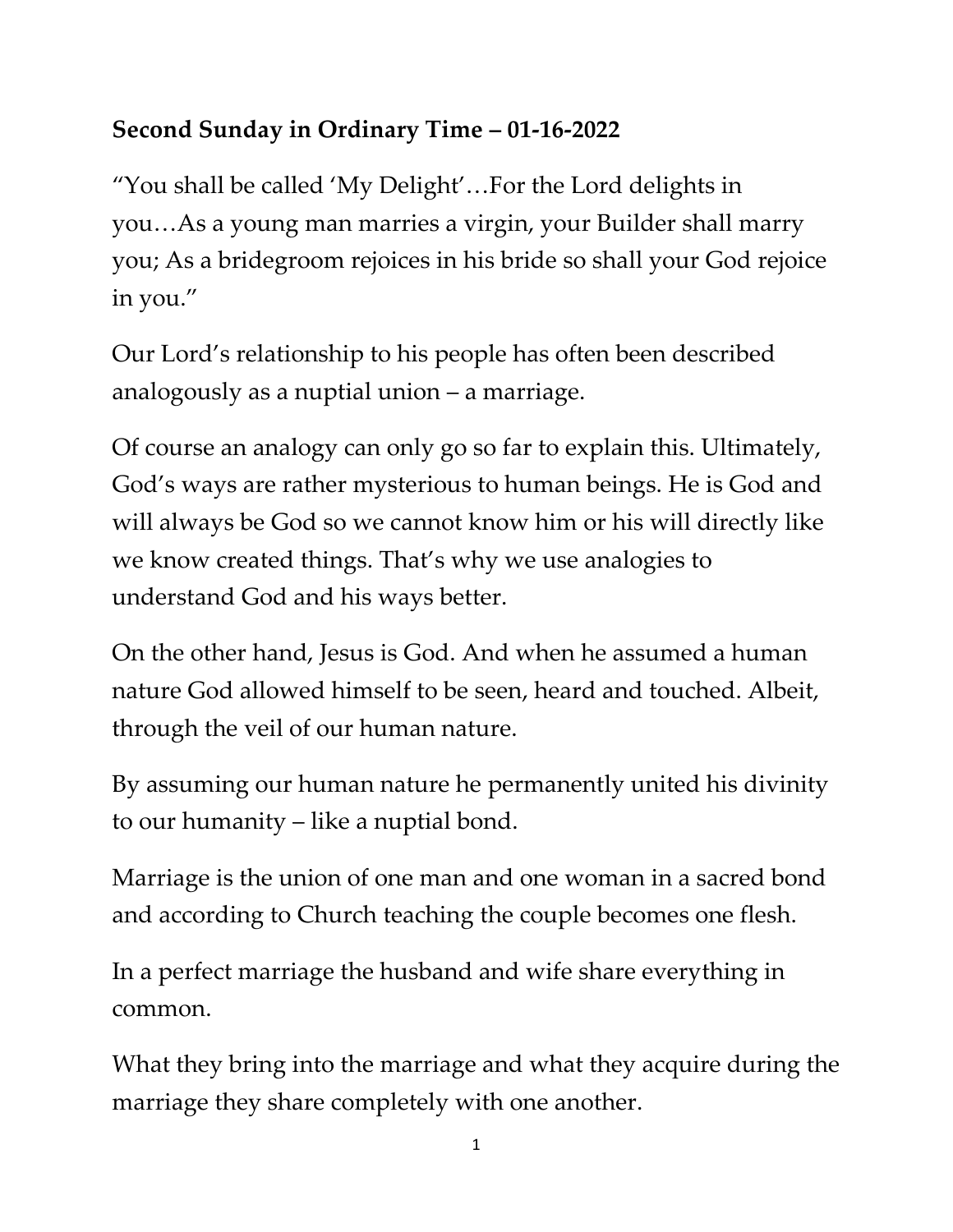That's what God wants to do for us – share all of himself. This is why the union between the Creator and his creatures is analogous to marriage.

It's no coincidence that Saint John essentially began Jesus' public ministry at a wedding feast.

What is interesting though is that he began by saying, "There was a wedding at Cana in Galilee, and the mother of Jesus was there. (period)

And then it's almost like an afterthought that he adds, (Oh and I almost forgot!) "Jesus and his disciples were also invited to the wedding."

Saint John's gospel is the most Christocentric of all the gospels. It's all about Jesus and his divinity. Chapter one set it all in motion. So why in chapter two would he almost seem to shift gears?

I'm guessing it was a purely spiritual move on the part of Saint John. Jesus is the new Adam and the bridegroom. Mary is the new Eve and the bride. What he gave to Mary he wants to give to us as well.

By setting the beginning of Jesus' public ministry in the context of a wedding feast was his way of showing us that God intends to unite himself to his creatures in a perfect bond of love – analogous to an ideal marriage.

2